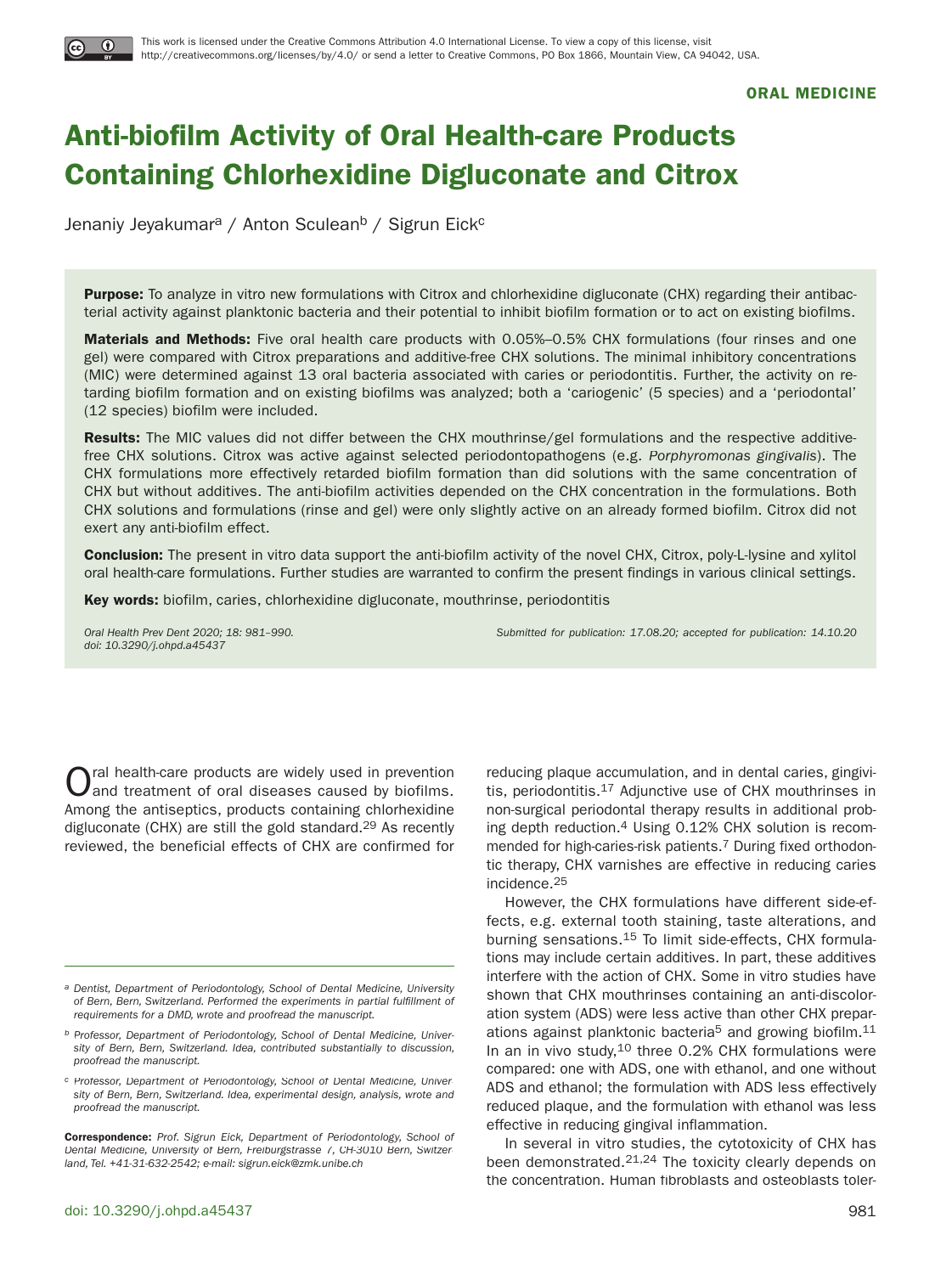ate concentrations less than 0.02%,21 whereas 0.2% CHX showed a strong and 0.05% CHX a moderate cytotoxicity against gingival fibroblasts.<sup>24</sup> Thus, due to the reported adverse effects and the potential cytotoxicity, there is a need to develop formulations lacking or containing a reduced concentration of CHX that might be as effective as solutions containing 0.12% or 0.2% CHX. Citrox was proposed as a potential alternative or supplement. It is derived from citrus fruits, contains many different bioflavonoids, and is used as an additive to commercial sanitizers<sup>22</sup> and food products.32

In the present study, new formulations with Citrox and CHX at concentrations from 0.05% to 0.2% were evaluated in vitro regarding their antibacterial activity against planktonic bacteria and their potential to inhibit biofilm formation or act on existing biofilms. The biofilms included bacteria associated either with caries or periodontal disease. The study question was whether these formulations are equally or even more active as a solution with the same % of CHX and without additives.

# **MATERIALS AND METHODS**

# **CHX Formulations**

The experiment included five oral health care products with CHX, four rinsing formulations and one gel (all obtained from CURADEN; Kriens, Switzerland). The mouthrinses contained 0.2% CHX (CHX0.2C, Curaprox PerioPlus forte), 0.12% CHX (CHX0.12C; Curaprox PerioPlus Protect), 0.09% CHX (CHX0.09C, Curaprox PerioPlus Regenerate) and 0.05% CHX (CHX0.05C; Curaprox PerioPlus Balance). A gel formulation with 0.5 CHX (CHX0.5Cg) completed the tested oral health care products. Besides CHX, Citrox and poly-Llysine were also constituents of all the formulations. Further, all the oral health care products contained xylitol and PVP-VA. Hyaluronic acid and cyclodextrin were added to the CHX0.09C formulation, the CHX0.05C formulation was supplemented with sodium fluoride and the CHX0.5Citgel with hyaluronic acid.

As controls, two Citrox preparations one without (Cit) and one with poly-L-lysine (CitPLL) were used. The negative control was 0.9% w/v NaCl solution; the positive controls were CHX solutions without additives at three CHX concentrations (0.2% [CHX0.2]; 0.12% [CHX0.12] and 0.05 % [CHX0.05]).

# **Microorganisms**

Fifteen different bacterial strains were used in the experiments:

- Streptococcus gordonii ATCC 10558
- Actinomyces naeslundii ATCC 12104
- S. mutans ATCC 25175
- S. sobrinus ATCC 33478
- Lactobacillus acidophilus ATCC 11975
- Fusobacterium nucleatum ATCC 25586
- Campylobacter rectus ATCC 33238
- Parvimonas micra ATCC 33270
- Eikenella corrodens ATCC 23834
- Prevotella intermedia ATCC 25611
- Capnocytophaga gingivalis ATCC 33624
- Porphyromonas gingivalis ATCC 33277
- Tannerella forsythia ATCC 43037
- Filifactor alocis ATCC 33099
- Treponema denticola ATCC 35405.

Except for F. alocis and T. denticola, minimal inhibitory concentration (MIC) values of the formulations and controls were determined against all other strains. 'Cariogenic' biofilm was formed of all streptococcal strains, A. naeslundii ATCC 12104 and L. acidophilus ATCC 11975. The 'periodontal' biofilm consisted of S. gordonii ATCC 10558, A. naeslundii ATCC12104, Fusobacterium nucleatum ATCC 25586, C. rectus ATCC 33238, P. micra ATCC 33270, E. corrodens ATCC 23834, P. intermedia ATCC 25611, C. gingivalis ATCC 33624, P. gingivalis ATCC 33277, T. forsythia ATCC 43037, F. alocis ATCC 33099, and T. denticola ATCC 35405. The strains were passaged on tryptic-soy agar plates (Oxoid; Basingstoke, GB) with 5% sheep blood and with 10 mg/l N-acetylic muramic acid for T. forsythia. T. denticola ATCC 35405 was maintained in modified mycoplasma broth (BD; Franklin Lakes, NJ, USA) enriched with 1 mg/ml glucose, 400 μg/ml niacinamide, 150 μg/ml spermine tetrahydrochloride, 20 μg/ml Na isobutyrate, 1 g/ml cysteine, and 5 μg/ml cocarboxylase. All chemicals were bought from Merck (Darmstadt, Germany). All the strains were cultured at 37°C, with streptococci, A. naeslundii ATCC 12104 and L. acidophilus ATCC 11975 cultured in 10% CO<sub>2</sub>, and the other strains under anaerobic conditions.

# **Determination of MIC**

The microbroth dilution technique was used to determine MIC values. After subcultivation of bacterial strains and purity checking, a defined inoculum was added to Wilkins-Chalgren broth (Oxoid) supplemented with 10  $\mu$ g/ml  $\beta$ -NAD and defined concentrations of the formulations (starting from 10% of the final formulations). After an incubation time of 42 h (18 h for aerobic strains), the growth of microbes was analyzed by visual checking of turbidity (and if necessary, by subcultivation). MIC represented the lowest concentration without visible turbidity.

These experiments were performed in independent replicates.

# **Activity on Biofilms**

Two different experimental designs were conducted: (a) the application of mouthrinse after mechanical removal of biofilm to show the influence on biofilm formation, and (b) application on an established biofilm.

#### *Activity on biofilm formation*

The formulations and solutions were diluted to a 10% concentration with  $dH<sub>2</sub>O$ . The wells of four 96-well plates were coated with 25 μl of test substances. After 30 min of incubation, 25 μl/well protein solution (1.5% bovine serum albumin in PBS) were added for another 30 min. Bacteria were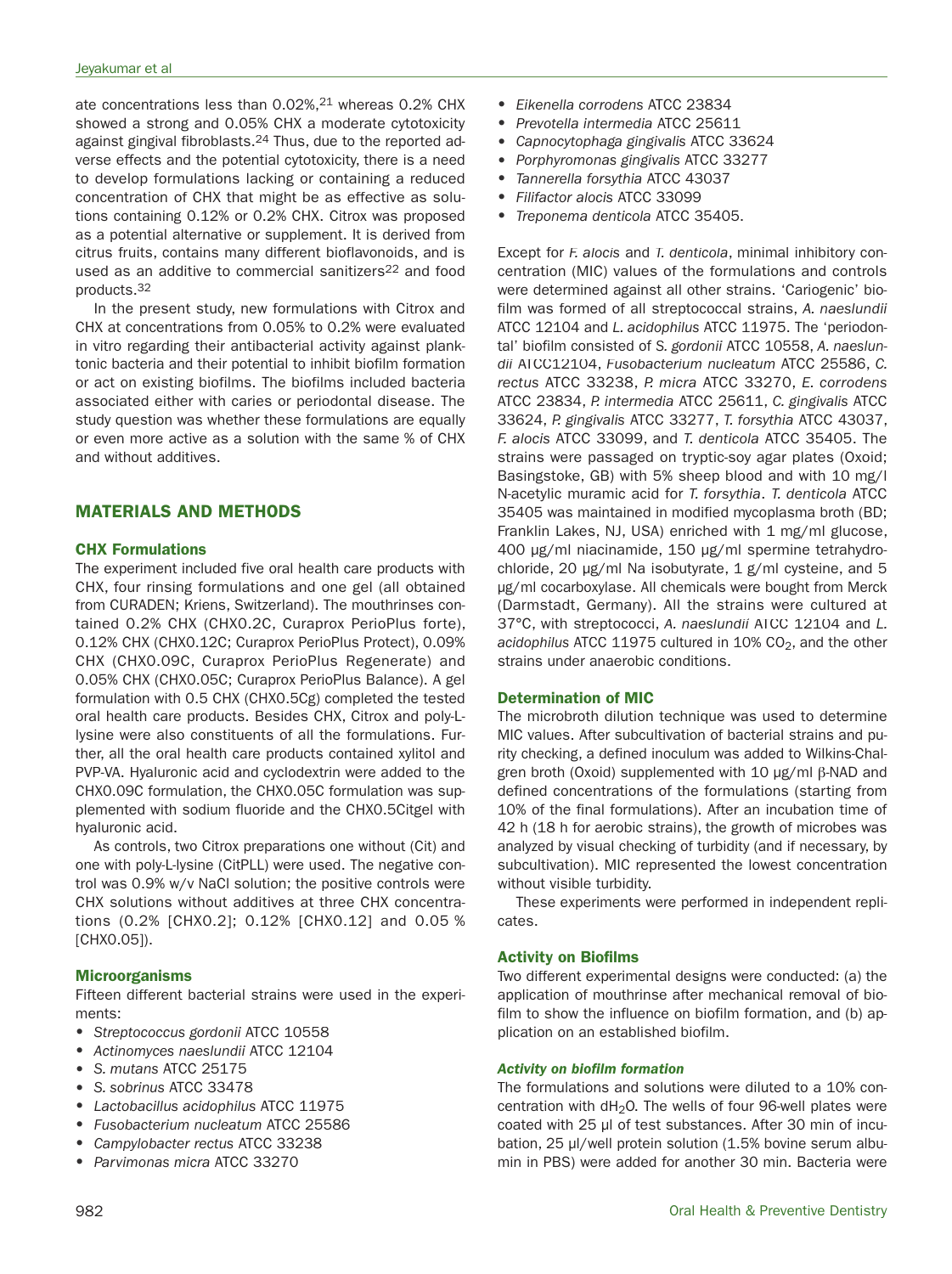suspended in 0.9% w/v NaCl according to the McFarland standard 0.5. Then the suspensions for the respective biofilms were mixed together, in each case one part S. gordonii ATCC10558, two parts A. naeslundii ATCC 12104 and four parts each of the other bacterial strains. Subsequently (time 0 h), 200 μl of bacterial suspension mixed with nutrient broth (Wilkins-Chalgren broth supplemented with 10 μg/ ml  $\beta$ -NAD and 10 mg/l N-acetylic muramic acid for the 'periodontal' biofilm) in a volume ratio of 1:9 were added. After 6 h and 24 h of incubation in the respective atmosphere (cariogenic biofilm with 10% CO<sub>2</sub>, 'periodontal' biofilm under anaerobic conditions), the nutrient broth was carefully removed and the biofilms were washed briefly with 0.9% w/v NaCl. Then biofilms (one 96-well-plate each at the designated time) were scraped from the surface and suspended in 0.9% w/v NaCl and, after making a dilution series, plated on tryptic-soy agar plates. After incubation under the respective conditions, the colony forming units (CFU) were counted. At 24 h from the third 96-well-plate, the biofilms were quantified after staining with crystal violet according to recently published protocols.18 From the fourth plate, the metabolic activity of the biofilm suspension was assessed using Alamar blue as a redox indicator.26

#### *Established biofilm*

In each experiment, three 96-well plates were used. The wells of the 96-well plates were coated with 25 μl/well protein solution (1.5% bovine serum albumin in PBS) for 30 min. Then, the bacteria/nutrient broth mixture was prepared as described above and 225 μl were pipetted into each well. The plates were incubated in the respective atmosphere for 48 h. Subsequently, in the case of the periodontal biofilm, 10 μl each of P. gingivalis ATCC 33277, T. forsythia ATCC 43037 and T. denticola ATCC 35405 were added per well, and these plates were incubated for another 36 h. At 48 h for the 'cariogenic' biofilm and at 3.5 days for the 'periodontal' biofilm, the meanwhile established biofilms were treated with 25 μl of the test substances for 1 min after removing nutrient broth and washing briefly. After 1 min, nutrient broth (225 μl) was added and the biofilms were incubated for 1 h. Analysis was then performed as described above, i.e. CFU count, biofilm mass and metabolic activity.

#### **Statistical Analysis**

Statistical analysis was conducted using SPSS 26.0 (IBM; Chicago, IL, USA). These biofilm experiments were carried out as two independent series in each independent quadruplicate (8 single values). CFU counts were recorded as log10 CFU. For statistical analysis, ANOVA was performed first. Given statistical significance, the post-hoc Bonferroni test was done to record results. In Figs 1 to 4 (below), each statistically significant difference vs the controls as well as between the CHX formulation and its respective solution (CHX0.2C vs CHX0.2, CHX0.12C vs CHX0.12 and CHX0.05C vs CHX0.05) are given. A p-value of 0.05 was considered statistically significant.

# **RESULTS**

## **MIC Values**

Comparing the MIC values of the CHX mouthrinses with the respective CHX solutions, the difference did not exceed one dilution step. The only exception was L. acidophilus, which was more susceptible to the CHX solutions than to the CHX formulations. The Citrox preparations were most active against P. gingivalis ATCC 33277, and moderately antibacterial against F. nucleatum ATCC 25586, P. micra ATCC 33270, and C. gingivalis ATCC 33624. Against all other strains, the MICs were 5% or higher of the Citrox formulations. Adding poly-L-lysine made no statistically significant difference (Table 1).

#### **Activity of CHX Formulations on Biofilm Formation**

According to the protocol, the final concentration in the assay was 1% of the formulation.

In the case of the 'cariogenic' biofilm, all CHX containing formulations and solutions statistically significantly reduced the CFU counts vs control at 6 h (p<0.001). The highest reductions were seen for CHX0.2C both after 6 h (-2.45 log10 CFU) and 24 h (-2.24 log10 CFU) of biofilm formation. At 6 h, the CFU counts were lower for the mouthrinse formulations. (CHX0.2C, CHX0.12C and CHX0.05C) compared with their respective CHX controls (CHX0.2, CHX0.12 and CHX0.05; p<0.001). It is of interest to note that the lowconcentration formulations reduced CFU counts to greater extents than the higher-concentration CHX solutions, e.g. CHX0.09C was more active than CHX0.12 (-1.13 log10, p<0.001) and even moreso than CHX0.2 (-0.56 log10, p=0.001). At 24 h, only the counts after applying CHX0.2C were less than those of the control (p<0.001). The difference vs CHX0.2 was also statistically significant (p<0.001). The Citrox formulations did not affect the CFU counts at any time (Fig 1A).

The biofilm mass of the cariogenic biofilm after 24 h of formation clearly depended on the CHX concentration in the formulations and solutions. The differences were statistically significant for all CHX formulations and the CHX0.2 and CHX0.12 solutions vs the controls (p<0.001). The biofilm mass was lower after CHX0.05C than after CHX0.05 (p<0.001) (Fig 1B).

The metabolic activity was only reduced after applying CHX0.2C and CHX0.5Cg (p<0.001 vs control) (Fig 1C).

In the case of the 'periodontal' biofilm all formulations and solutions containing  $\geq$  0.09% CHX statistically significantly reduced the CFU counts vs control (p<0.001) at 6 h and 24 h of biofilm formation. After 6 h, there was also a statistically significant difference between CHX0.05C and the control (p<0.001). The greatest reductions were seen for CHX0.2C after 6 h (-2.42 log10 CFU) and for CHX0.5Cg after 24 h (-4.16 log10 CFU) of biofilm formation. At 6 h, the CFU counts were lower for the mouthrinse formulations CHX0.12C and CHX0.05C in comparison with their respective control solutions CHX0.12 (p=0.001) and CHX0.05 (p=0.019). At 24 h, the counts after applying CHX0.2C and CHX 0.12C were lower than those of the solutions CHX0.2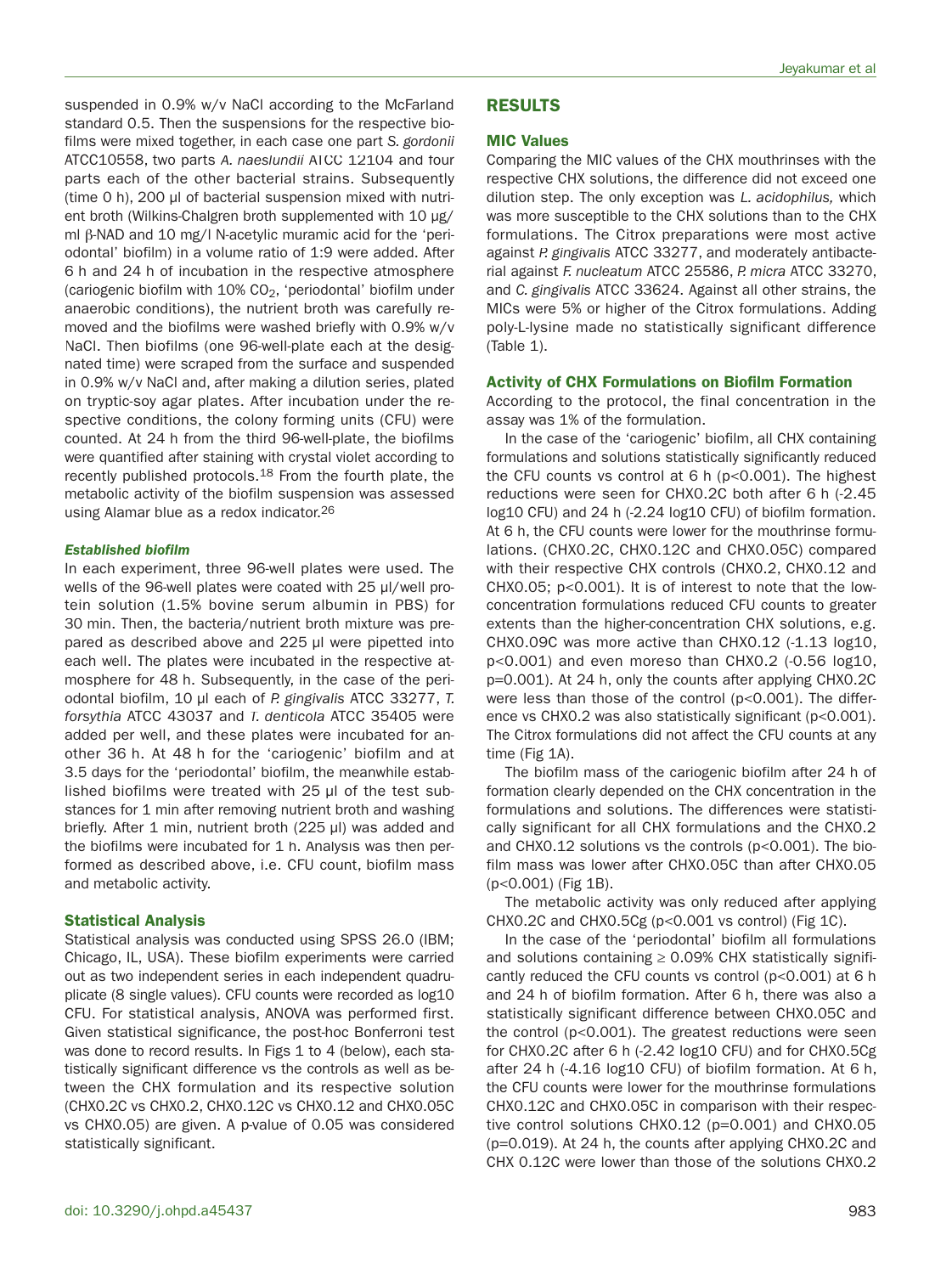

**Fig 1** Activity of different formulations/ controls (coating the surface with 10%, final concentration in the assays 1% of the formulations/solutions) on bacterial counts (A) after 6 h and 24 h of incubation, mass (B), and metabolic activity (C), both at 24 h in the formation of cariogenic biofilm consisting of five different species. Tested formulations with CHX, Citrox and poly-Llysine: mouthrinses with 0.2% CHX (CHX0.2C), 0.12% CHX (CHX0.12C), 0.09% CHX (CHX0.09C) and 0.05% CHX (CHX0.05C) and a gel formulation with 0.5 CHX (CHX0.5Cg). Controls: 0.9% w/v NaCl as negative control (control); Citrox preparations without (Cit) and with poly-Llysine (CitPLL), additive-free CHX solutions as positive controls with 0.2% CHX (CHX0.2), 0.12% CHX (CHX0.12) and 0.05 % CHX (CHX0.05).

and CHX0.12 (p<0.001), and those after CHX0.09C were also reduced to a greater extent than after CHX0.12 (p<0.001). The Citrox formulations did not affect the CFU counts (Fig 2A).

The biofilm mass of the 'periodontal' biofilm after 24 h was lower after applying any of the CHX formulations or CHX0.2 and CHX0.12 (p<0.001). CHX0.05C produced a greater reduction in biofilm mass than did CHX0.05 (p<0.001) (Fig 2B).

The metabolic activity decreased after applying CHX0.2C, CHX0.12C, CHX0.5Cg and CHX0.2 and CHX0.12 (p<0.001 vs control). It increased after applying CHX0.05C (p<0.001) (Fig 2C).

# **Activity of CHX Formulations on Established Biofilm**

Differences between the two biofilm models were apparent. The cariogenic biofilm controls contained a mean of 5.26 log10 CFU, those of the periodontal biofilm 7.22 log10.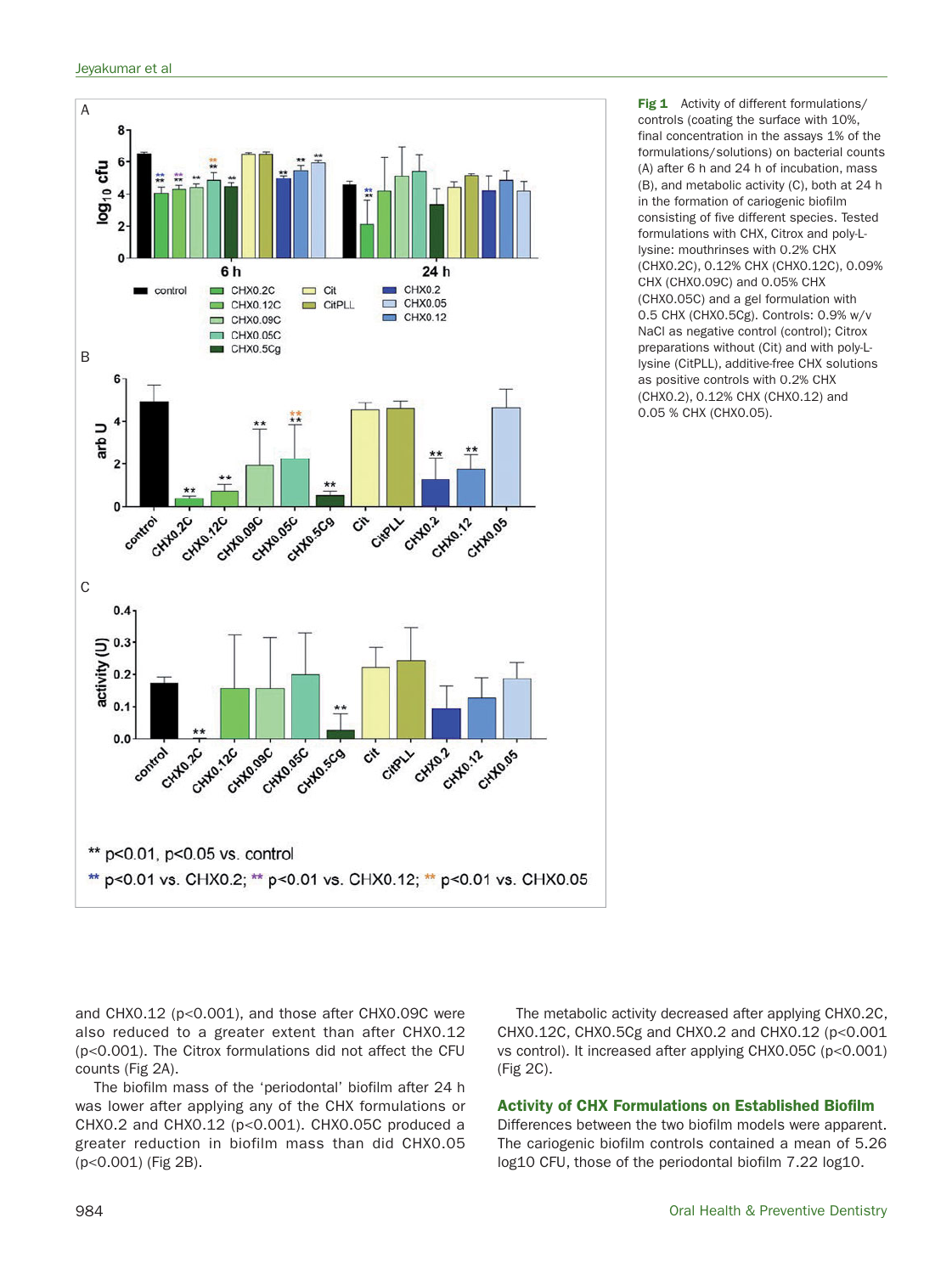**Fig 2** Activity of different formulations/ controls (coating of the surface with 10%, final concentration in the assays 1% of the formulations/solutions) on bacterial counts (A) after 6 h and 24 h of incubation, mass (B), and metabolic activity (C) both at 24 h in the formation of periodontal biofilm consisting of 12 different species. Tested formulations with CHX, Citrox and poly-L-lysine: mouthrinses with 0.2% CHX (CHX0.2C), 0.12% CHX (CHX0.12C), 0.09% CHX (CHX0.09C) and 0.05% CHX (CHX0.05C) and a gel formulation with 0.5 CHX (CHX0.5Cg). Controls: 0.9% w/v NaCl as negative control (control); Citrox preparations without (Cit) and with poly-Llysine (CitPLL), additive-free CHX solutions as positive controls with 0.2% CHX (CHX0.2), 0.12% CHX (CHX0.12) and 0.05 % CHX (CHX0.05).



In the cariogenic biofilm, CHX mouthrinse formulations and solutions with ≥0.09% CHX statistically significantly reduced the CFU counts (CHX0.2C, CHX0.12C: p<0.001; CHX0.09C: p=0.008; CHX0.2: p=0.001; CHX0.12: p=0.019). CHX0.2C was the most active, as no CFU were counted after application. The difference to CHX0.2 was statistically significant (p=0.001). The Citrox formulations without CHX did not affect the CFU counts (Fig 3A). An influence on biofilm mass was not found for any of the formulations or controls (Fig 3B). The metabolic activity decreased after application of CHX0.2C (p=0.009), CHX0.12C (p=0.002) and CHX0.2 (p<0.001) (Fig 3C).

In the periodontal biofilm, only the CHX mouthrinse formulation and solution with 0.2% CHX statistically significantly decreased the CFU counts. The difference of CFU counts were -1.31 log10 (p=0.009) for CHX0.2C and -1.26 log10 (p=0.001) for CHX0.2 (Fig 4A). An influence on biofilm mass was not found (Fig 4B), and the metabolic activity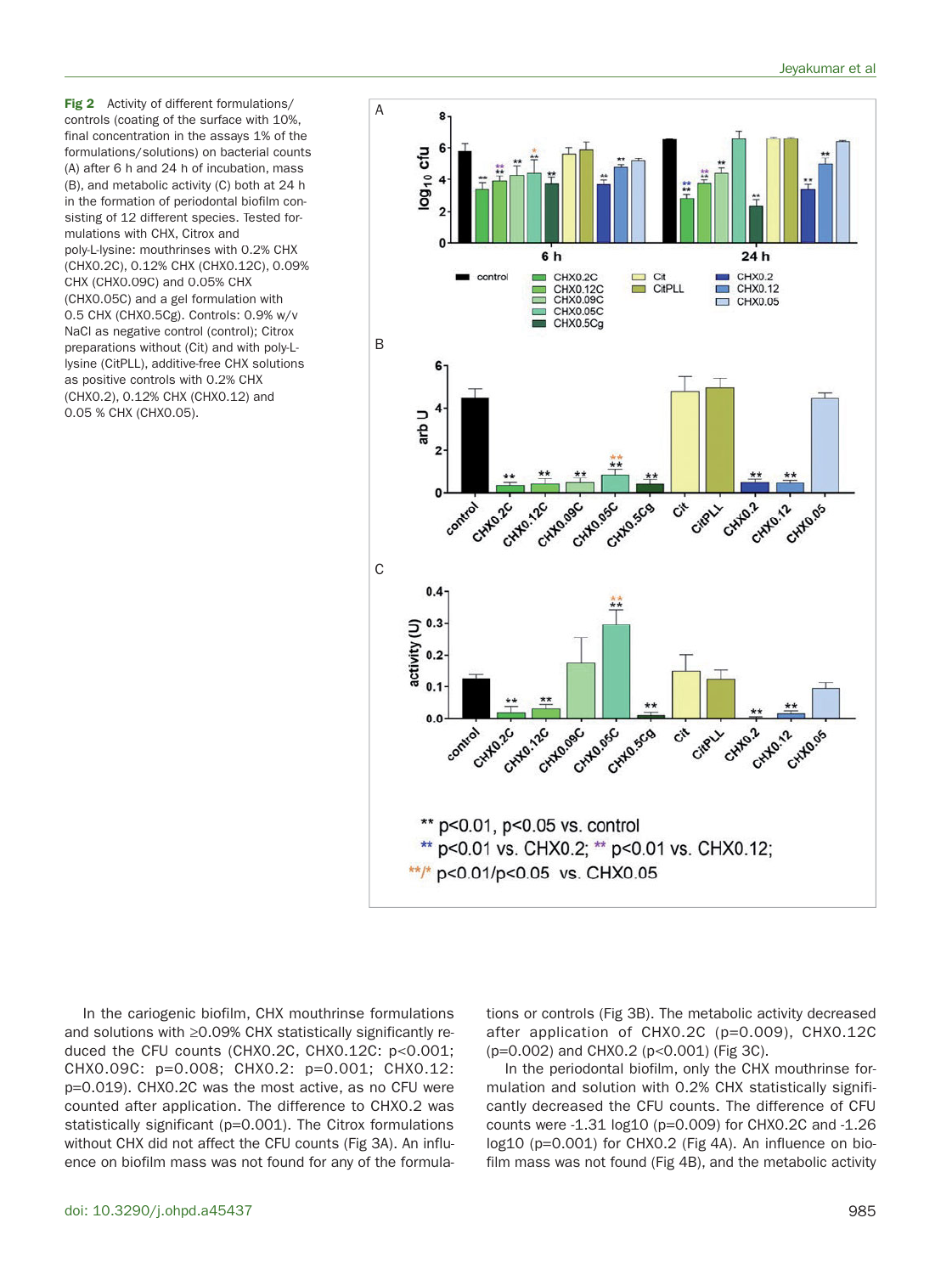

**Fig 3** Activity of different formulations/ controls on bacterial counts (A), mass (B), and metabolic activity (C) of the established cariogenic biofilm formed by five bacterial species for 48 h and after 1 h of exposition (1 min with 100% of the formulation/solution, thereafter 10% for 1 h). Tested formulations with CHX, Citrox and poly-L-lysine: mouthrinses with 0.2% CHX (CHX0.2C), 0.12% CHX (CHX0.12C), 0.09% CHX (CHX0.09C) and 0.05% CHX (CHX0.05C) and a gel formulation with 0.5 CHX (CHX0.5Cg). Controls: 0.9% w/v NaCl as negative control (control); Citrox preparations without (Cit) and with poly-L-lysine (CitPLL); additive-free CHX solutions as positive controls with 0.2% CHX (CHX0.2), 0.12% CHX (CHX0.12) and 0.05 % CHX (CHX0.05).

decreased only after application of CHX0.5Cg (p<0.001) (Fig 4C).

# **DISCUSSION**

The present results demonstrated that the new CHX formulations tested here were active against the selected oral bacteria. They retarded biofilm formation to a greater extent than additive-free solutions with the same concentration of CHX. The anti-biofilm activities depended on the CHX concentration of the formulations. However, as also for the tested solutions, the formulations only had minor activity on already extant biofilm.

In the present study, two different biofilm models and two different approaches were used. The biofilm models were designed to resemble caries and a periodontal disease. Defined strains were used to allow reproducible ex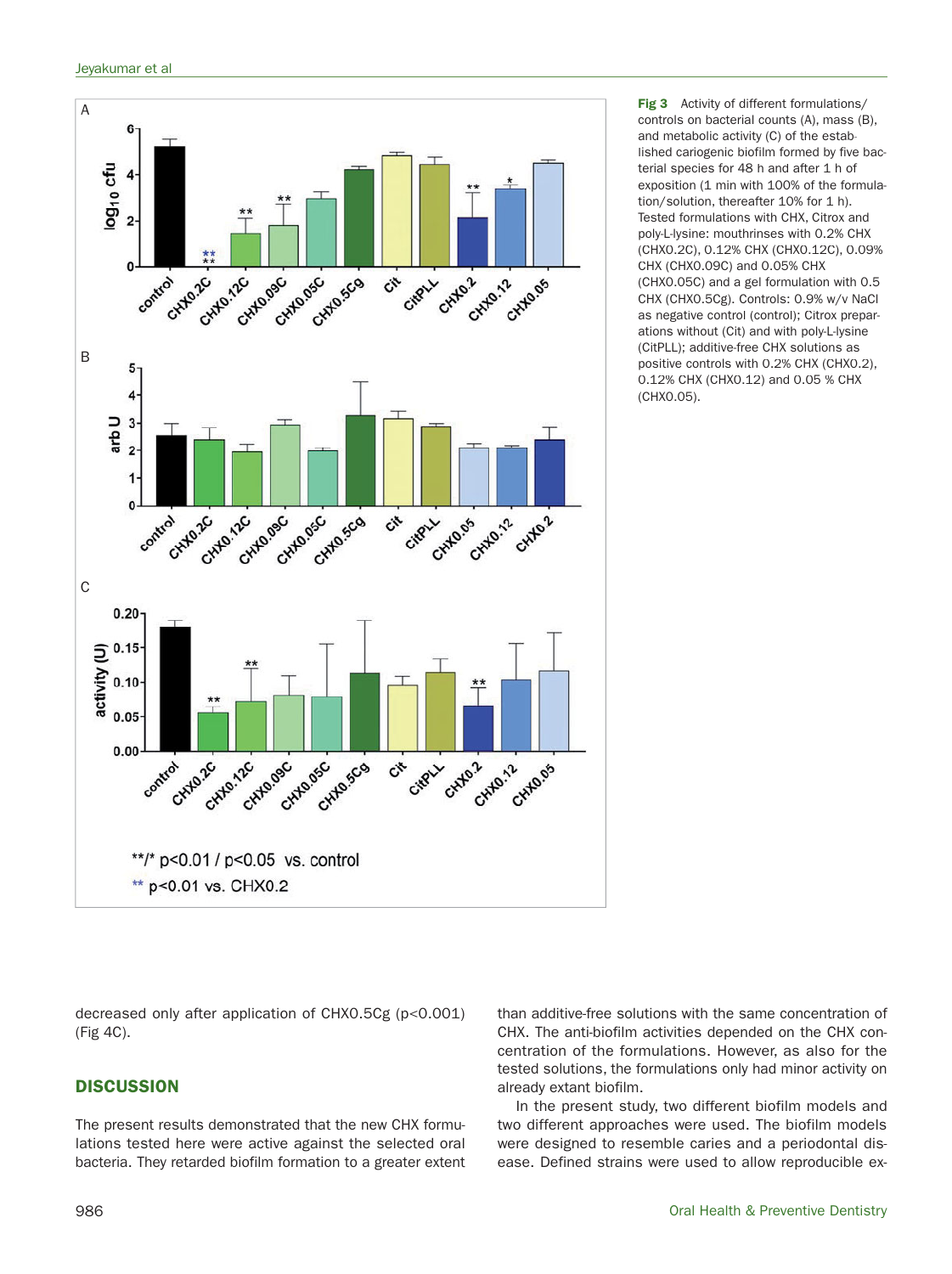**Fig 4** Activity of different formulations/ controls on bacterial counts (A), mass (B), and metabolic activity (C) of the established periodontal biofilm formed by 12 bacterial species for 3.5 days and after 1 h of exposition (1 min with 100% of the formulation/solution, thereafter 10% for 1 h). Tested formulations with CHX, Citrox and poly-L-lysine: mouthrinse formulations with 0.2% CHX (CHX0.2C), 0.12% CHX (CHX0.12C), 0.09% CHX (CHX0.09C) and 0.05% CHX (CHX0.05C), and a gel formulation with 0.5 CHX (CHX0.5Cg). Controls: 0.9% w/v NaCl as negative control (control); Citrox preparations without (Cit) and with poly-L-lysine (CitPLL); CHX solutions without additives as positive controls with 0.2% CHX (CHX0.2), 0.12% CHX (CHX0.12) and 0.05 % CHX (CHX0.05).



periments with standardized conditions. One limitation of our study is the biofilm model used. The use of multispecies biofilms implies interaction between the various constituative species, but it does not reflect the complexity present in the oral cavity, which consists of substantially more microorganism species. Using modern technologies, about 70 different microorganisms in caries<sup>2</sup> and about 300 in periodontal disease<sup>20</sup> have been identified. Further limitations are the application and use of a static model. In the

case of biofilm formation, the formulations/solutions were applied only once and there was a constant concentration of 1% of the respective formulation/solution in the assay. In the established model, a 100% concentration of the formulations and solutions were applied for a short time before diluting to 10%. Limitations of the static biofilm are also visible in the cariogenic biofilm model. When the different biofilms were formed, the log10 CFU counts of the cariogenic biofilm were higher after 6 h than after 24 h, whereas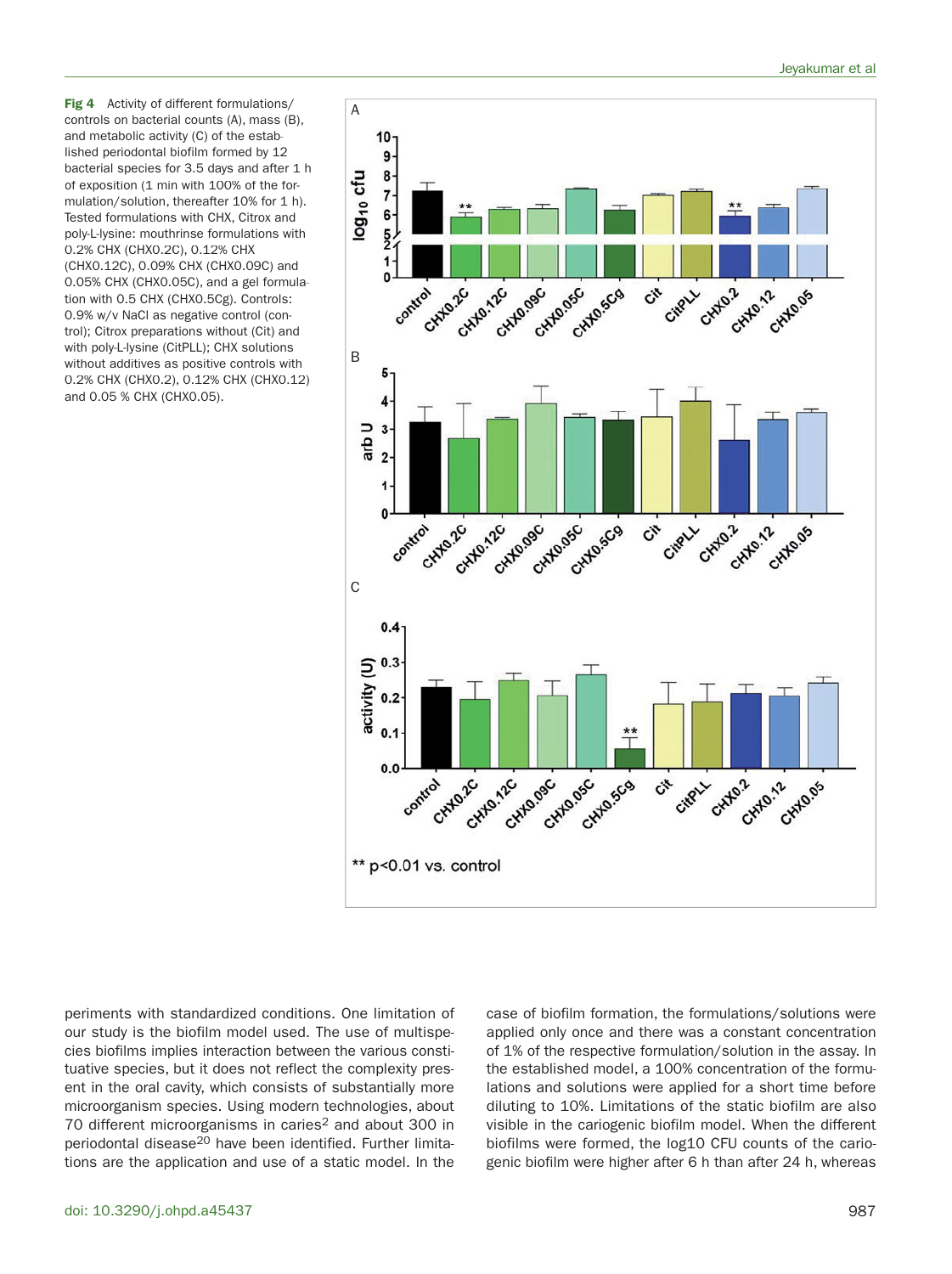**Table 1** Minimum inhibitory concentrations of oral health care products (formulations) and CHX solutions (MIC% of the respective formulation/solution; tested in the 0.16% – 10% range)

| Strain                               | CHXO.2C  | CHXO.12C | CHXO.O9C    | CHXO.05C | CHXO.5Cg | ä     | CitPLL | CHX0.2  | CHX0.12     | CHXO.05 |
|--------------------------------------|----------|----------|-------------|----------|----------|-------|--------|---------|-------------|---------|
| Streptococcus gordonii ATCC 10558    | $≤0.16$  | $≤0.16$  | $≤0.16$     | $≤0.16$  | $≤0.16$  | $>10$ | $>10$  | $≤0.16$ | $≤0.16$     | $≤0.16$ |
| Actinomyces naeslundii ATCC 12104    | $≤0.16$  | $≤0.16$  | $≤0.16$     | 0.31     | $≤0.16$  | $>10$ | $>10$  | $≤0.16$ | 0.31        | 0.63    |
| S. mutans ATCC 25175                 | ≤ $0.16$ | $≤0.16$  | $≤0.16$     | $≤0.16$  | $≤0.16$  | $>10$ | $>10$  | $≤0.16$ | $≤0.16$     | $≤0.16$ |
| S. sobrinus ATCC 33478               | ≤ $0.16$ | $≤0.16$  | $≤0.16$     | $≤0.16$  | $≤0.16$  | $>10$ | $>10$  | $≤0.16$ | $≤0.16$     | $≤0.16$ |
| Lactobacillus acidophilus ATCC 11975 | 1.25     | 1.25     | 1.25        | 10       | $≤0.16$  | $>10$ | $>10$  | $≤0.16$ | $≤0.16$     | $≤0.16$ |
| Fusobacterium nucleatum ATCC 25586   | $≤0.16$  | $≤0.16$  | $\leq 0.16$ | 0.31     | $≤0.16$  | 1.25  | 1.25   | $≤0.16$ | $≤0.16$     | 0.31    |
| Campylobacter rectus ATCC 33238      | ≤ $0.16$ | $≤0.16$  | $≤0.16$     | $≤0.16$  | $≤0.16$  | 5     | 5      | $≤0.16$ | $\leq 0.16$ | $≤0.16$ |
| Parvimonas micra ATCC 33270          | 0.63     | 0.31     | 0.63        | 0.63     | $≤0.16$  | 1.25  | 1.25   | 0.31    | 0.31        | 0.63    |
| Eikenella corrodens ATCC 23834       | $≤0.16$  | $≤0.16$  | $≤0.16$     | 0.31     | $≤0.16$  | 10    | 10     | $≤0.16$ | $≤0.16$     | $≤0.16$ |
| Prevotella intermedia ATCC 25611     | ≤ $0.16$ | $≤0.16$  | $≤0.16$     | $≤0.16$  | $≤0.16$  | 5     | 10     | $≤0.16$ | $≤0.16$     | 0.31    |
| Capnocytophaga gingivalis ATCC 33624 | 0.31     | 0.63     | 0.63        | 1.25     | $≤0.16$  | 1.25  | 1.25   | $≤0.16$ | 0.63        | 1.25    |
| Porphyromonas gingivalis ATCC 33277  | $≤0.16$  | $≤0.16$  | $≤0.16$     | 0.31     | $≤0.16$  | 0.63  | 0.63   | $≤0.16$ | $≤0.16$     | $≤0.16$ |
| Tannerella forsythia ATCC 43037      | $≤0.16$  | $≤0.16$  | $≤0.16$     | 0.31     | $≤0.16$  | 5     | 5      | $≤0.16$ | 0.31        | 0.63    |
|                                      |          |          |             |          |          |       |        |         |             |         |

in case of the periodontal biofilm, there was a continued increase. The cariogenic biofilm produced here chiefly consisted of streptococci, whereas anaerobic bacteria were dominant in the periodontal biofilm. The doubling time of streptococci is much shorter  $(4 - 6 h)$  compared with that of gram-negative anaerobes (20- 24 h), <sup>23</sup> suggesting that bacteria in the cariogenic biofilm model more rapidly consumed the available nutrients. Thus, the results obtained after 6 h of cariogenic biofilm formation might more closely resemble an in vivo situation.

Citrox was one of the additives in the tested formulations. It derives from citrus fruits, contains many different bioflavonoids, and was first used as an additive in a commercial sanitizer.22 Citrox is also present as a food additive, where it decreases the counts of certain pathogens such as Salmonella sp.<sup>32</sup> It is also active against Staphylococcus aureus strains and reduces the viability of biofilms.13 Good to moderate activity was also found against oral microorganisms.14 However, the results of the present study were different. MIC values were higher against oral streptococci and Actinomyces ssp., but lower against P. gingivalis, which may depend on the cultivation media used. Further, no activity of Citrox against biofilm formation or an established biofilm was observed in our experiments. One explanation for this finding might be that in the present study, more complex multispecies biofilm models were used.

Although no effect was found for Citrox, the formulations were shown to inhibit biofilm formation. Even the low-concentration CHX formulations slowed cariogenic biofilm formation to a greater extent than did higher-concentration CHX solutions without additives. This effect might be related to constituents other than Citrox. All the formulations contained xylitol and poly-L-lysine. Xylitol has been described to be an anti-adherent agent in biofilm formation.<sup>8</sup> In vitro, it inhibited formation of single-species biofilms of S. mutans and S. sobrinus<sup>28</sup> and also that of a dual-species biofilm of S. gordonii and P. gingivalis.<sup>12</sup> Poly-L-lysine has a strong antibacterial and anti-biofilm activity against S. aureus.1 Functionalized titanium surfaces with poly-L-lysine containing silver nanoparticles showed enhanced antimicrobial activity.9 The effect was explained by the binding of poly-L-lysine to the negatively charged nanoparticles.9 This cannot be assumed for binding to CHX, as this is positively charged.17 However, there might be a synergistic effect of binding to negatively charged surfaces such as teeth and probably the plastic surfaces of microtiter plates.

As recently stated in a systematic review, despite the fact that CHX mouthrinses reduce S. mutans counts in saliva, a definitive conclusion on its efficacy in preventing new caries lesions could not be drawn.3 The efficacy of CHX mouthrinses on the reduction of S. mutans depends on their concentration,16 which was confirmed by the present in vitro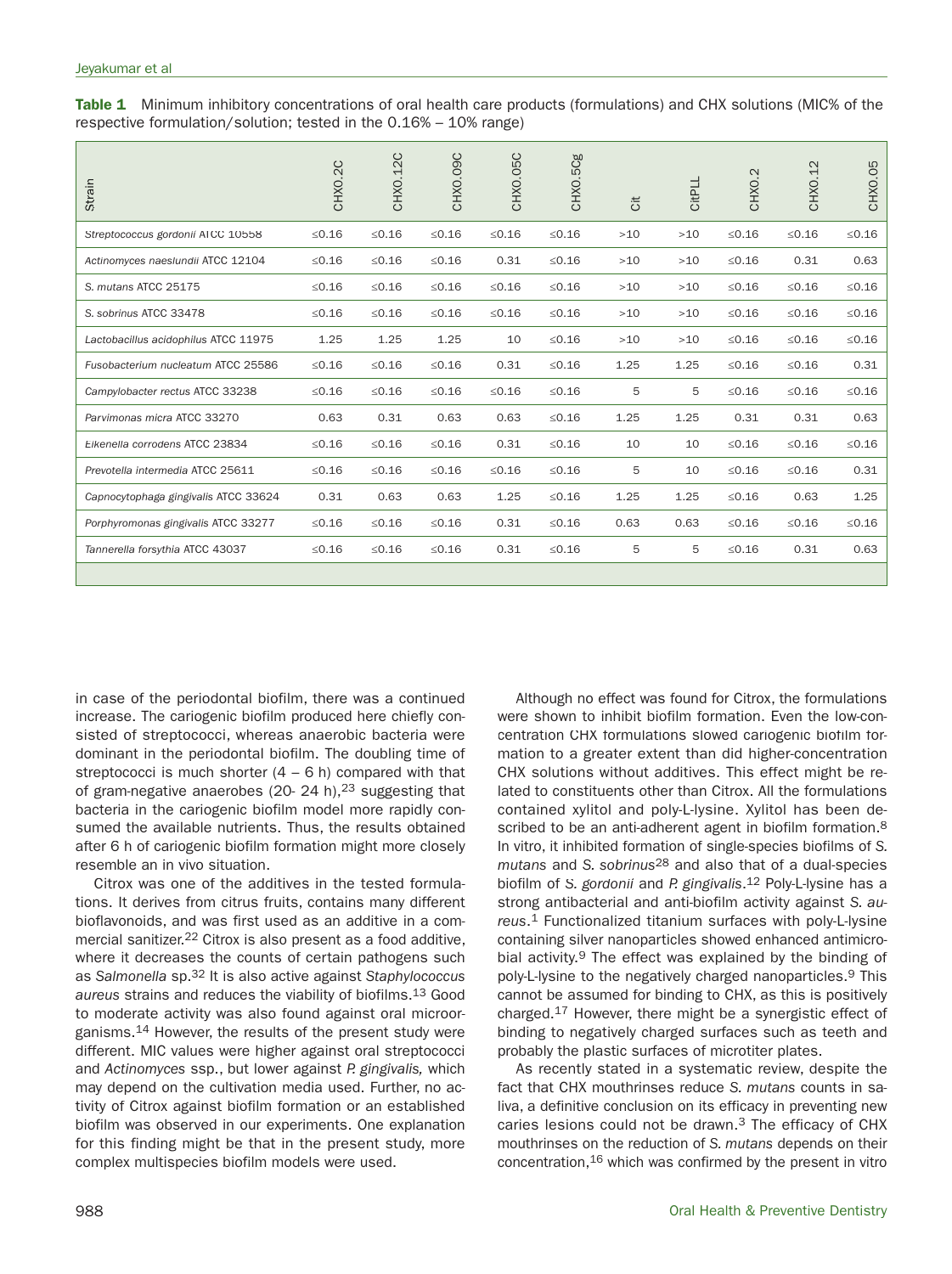study. Fluoride supplementation to CHX solution combines the fluoride retention in oral cavity and the effects of CHX, i.e. reduction of plaque, gingival inflammation and S. mutans counts.33 In the present study, CHX0.05C containing sodium fluoride was in part more active than the CHX0.05 alone, which may support its use in preventing caries.

CHX0.09C was supplemented with hyaluronic acid. In dentistry, an adjunctive topical application may lead to additional clinical benefits in periodontal therapy.6 Hyaluronic acid, a glycosaminoglycan, is well known for its anti-inflammatory and wound-healing efficacy.19 Hyaluronic acid inhibits bacterial adhesion and biofilm formation.<sup>27</sup> In the present study, CHX0.09C inhibited biofilm formation to a greater extent than did CHX0.12. Here, further research might be of interest to verify the role of hyaluronic acid as a component in mouthrinses.

In the present in vitro experiments, also a gel formulation containing 0.5% CHX was included, but the effect on bacterial counts was not superior to the use of 0.2% CHX solution. This is an agreement with findings of a systemic review that favoured mouthrinses to gels for clinical applications.31

The activity of CHX formulations and solutions was low on an already formed 'periodontal' biofilm. Only the highest concentrations of 0.2% CHX exerted some effect. This in vitro result may re-emphasise the general guidelines that mechanical removal of a biofilm by scaling and root planing is essential in initial therapy of periodontitis.30

#### **CONCLUSION**

Taken together, the present in vitro data support an antibiofilm activity of the novel CHX, Citrox, poly-L-lysine and xylitol oral-healthcare formulations. However, the biofilm inhibiting effect might not be related to Citrox, which cannot replace CHX in such products. Further studies are warranted to confirm the present findings in various clinical settings.

# **ACKNOWLEDGEMENTS**

The authors are grateful to Ivan Abegglen (Department of Periodontology, Laboratory of Oral Microbiology, University of Bern) for his excellent assistance in performing the in vitro assays. This study was funded by Curaden (Kriens, Switzerland). The funder had no role in the final design of the study, the collection, analysis, or interpretation of data, writing the manuscript, or the decision to publish the results.

# **REFERENCES**

- Alkekhia D, Shukla A. Influence of poly-l-lysine molecular weight on antibacterial efficacy in polymer multilayer films. J Biomed Mater Res A 2019;107:1324–1339.
- Carda-Dieguez M, Bravo-Gonzalez LA, Morata IM, Vicente A, Mira A. Highthroughput DNA sequencing of microbiota at interproximal sites. J Oral Microbiol 2020;12:1687397.
- 3. Coelho A, Paula ABP, Carrilho TMP, da Silva M, Botelho M, Carrilho E. Chlorhexidine mouthwash as an anticaries agent: A systematic review. Quintessence Int 2017;48:585–591.
- 4. da Costa L, Amaral C, Barbirato DDS, Leao ATT, Fogacci MF. Chlorhexidine mouthwash as an adjunct to mechanical therapy in chronic periodontitis: A meta-analysis. J Am Dent Assoc 2017;148:308–318.
- 5. Eick S, Goltz S, Nietzsche S, Jentsch H, Pfister W. Efficacy of chlorhexidine digluconate-containing formulations and other mouthrinses against periodontopathogenic microorganisms. Quintessence Int 2011;42:687–700.
- 6. Eliezer M, Imber JC, Sculean A, Pandis N, Teich S. Hyaluronic acid as adjunctive to non-surgical and surgical periodontal therapy: a systematic review and meta-analysis. Clin Oral Investig 2019;23:3423–3435.
- Featherstone JDB, Chaffee BW. The evidence for caries management by risk assessment (CAMBRA(R)). Adv Dent Res 2018;29:9–14.
- Ferreira AS, Silva-Paes-Leme AF, Raposo NR, da Silva SS. By passing microbial resistance: xylitol controls microorganisms growth by means of its anti-adherence property. Curr Pharm Biotechnol 2015;16:35–42.
- 9. Ghilini F, Rodriguez Gonzalez MC, Minan AG, Pissinis D, Creus AH, Salvarezza RC, et al. Highly stabilized nanoparticles on poly-l-lysine-coated oxidized metals: a versatile platform with enhanced antimicrobial activity. ACS Appl Mater Interfaces 2018;10:23657–23666.
- 10. Graziani F, Gabriele M, D'Aiuto F, Suvan J, Tonelli M, Cei S. Dental plaque, gingival inflammation and tooth-discolouration with different commercial -formulations of 0.2% chlorhexidine rinse: a double-blind randomised controlled clinical trial. Oral Health Prev Dent 2015;13:101–111.
- 11. Guggenheim B, Meier A. In vitro effect of chlorhexidine mouth rinses on polyspecies biofilms. Schweiz Monatsschr Zahnmed 2011;121:432–441.
- 12. Hashino E, Kuboniwa M, Alghamdi SA, Yamaguchi M, Yamamoto R, Cho H, et al. Erythritol alters microstructure and metabolomic profiles of biofilm composed of Streptococcus gordonii and Porphyromonas gingivalis. Mol Oral Microbiol 2013;28:435–451.
- 13. Hogan S, Zapotoczna M, Stevens NT, Humphreys H, O'Gara JP, O'Neill E. Eradication of Staphylococcus aureus catheter-related biofilm infections using ML:8 and Citrox. Antimicrob Agents Chemother 2016;60:5968–5975.
- 14. Hooper SJ, Lewis MA, Wilson MJ, Williams DW. Antimicrobial activity of Citrox bioflavonoid preparations against oral microorganisms. Br Dent J 2011;210:E22.
- 15. James P, Worthington HV, Parnell C, Harding M, Lamont T, Cheung A, et al. Chlorhexidine mouthrinse as an adjunctive treatment for gingival health. Cochrane Database Syst Rev 2017;3:CD008676.
- 16. Jayaprakash R, Sharma A, Moses J. Comparative evaluation of the efficacy of different concentrations of chlorhexidine mouth rinses in reducing the mutans streptococci in saliva: an in vivo study. J Indian Soc Pedod Prev Dent 2010;28:162–166.
- 17. Karpinski TM, Szkaradkiewicz AK. Chlorhexidine pharmaco-biological activity and application. Eur Rev Med Pharmacol Sci 2015;19:1321–1326.
- 18. Kwasny SM, Opperman TJ. Static biofilm cultures of Gram-positive pathogens grown in a microtiter format used for anti-biofilm drug discovery. Curr Protoc Pharmacol 2010;Chapter 13:Unit 13A 18.
- 19. Litwiniuk M, Krejner A, Speyrer MS, Gauto AR, Grzela T. Hyaluronic acid in inflammation and tissue regeneration. Wounds 2016;28:78–88.
- 20. Liu G, Chen F, Cai Y, Chen Z, Luan Q, Yu X. Measuring the subgingival microbiota in periodontitis patients: Comparison of the surface layer and the underlying layers. Microbiol Immunol 2020;64:99–112.
- 21. Liu JX, Werner J, Kirsch T, Zuckerman JD, Virk MS. Cytotoxicity evaluation of chlorhexidine gluconate on human fibroblasts, myoblasts, and osteoblasts. J Bone Jt Infect 2018;3:165–172.
- 22. Lopez-Galvez F, Allende A, Selma MV, Gil MI. Prevention of Escherichia coli cross-contamination by different commercial sanitizers during washing of fresh-cut lettuce. Int J Food Microbiol 2009;133:167–171.
- 23. McBain AJ, Sissons C, Ledder RG, Sreenivasan PK, De Vizio W, Gilbert P. Development and characterization of a simple perfused oral microcosm. J Appl Microbiol 2005;98:624–634.
- 24. Muller HD, Eick S, Moritz A, Lussi A, Gruber R. Cytotoxicity and antimicrobial activity of oral rinses in vitro. Biomed Res Int 2017;2017:4019723.
- 25. Okada EM, Ribeiro LN, Stuani MB, Borsatto MC, Fidalgo TK, Paula-Silva FW, et al. Effects of chlorhexidine varnish on caries during orthodontic treatment: a systematic review and meta-analysis. Braz Oral Res 2016; 30:e115.
- 26. Pettit RK, Weber CA, Kean MJ, Hoffmann H, Pettit GR, Tan R, et al. Microplate Alamar blue assay for Staphylococcus epidermidis biofilm susceptibility testing. Antimicrob Agents Chemother 2005;49:2612–2617.
- 27. Romano CL, De Vecchi E, Bortolin M, Morelli I, Drago L. Hyaluronic acid and its composites as a local antimicrobial/antiadhesive barrier. J Bone Jt Infect 2017;2:63–72.
- 28. Salli KM, Forssten SD, Lahtinen SJ, Ouwehand AC. Influence of sucrose and xylitol on an early Streptococcus mutans biofilm in a dental simulator. Arch Oral Biol 2016;70:39–46.